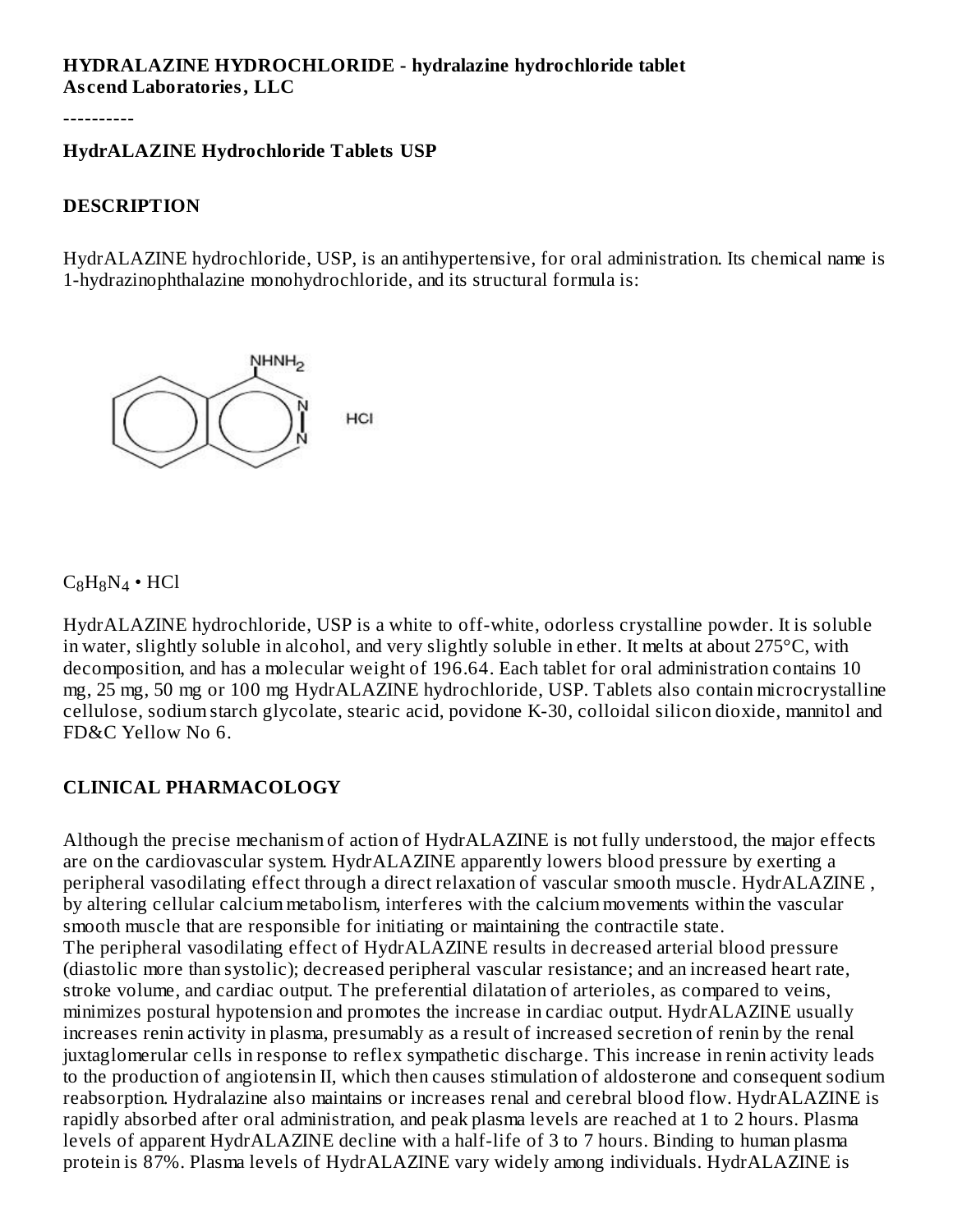subject to polymorphic acetylation; slow acetylators generally have higher plasma levels of HydrALAZINE and require lower doses to maintain control of blood pressure. HydrALAZINE undergoes extensive hepatic metabolism; it is excreted mainly in the form of metabolites in the urine.

### **INDICATIONS & USAGE**

Essential hypertension, alone or as an adjunct.

# **CONTRAINDICATIONS**

Hypersensitivity to HydrALAZINE ; coronary artery disease; mitral valvular rheumatic heart disease.

## **WARNINGS**

In a few patients HydrALAZINE may produce a clinical picture simulating systemic lupus erythematosus including glomerulonephritis. In such patients HydrALAZINE should be discontinued unless the benefit-to-risk determination requires continued antihypertensive therapy with this drug. Symptoms and signs usually regress when the drug is discontinued but residua have been detected many years later. Long-term treatment with steroids may be necessary. (**See PRECAUTIONS, Laboratory Tests.**)

### **PRECAUTIONS**

#### **General**

Myocardial stimulation produced by HydrALAZINE can cause anginal attacks and ECG changes of myocardial ischemia. The drug has been implicated in the production of myocardial infarction. It must, therefore, be used with caution in patients with suspected coronary artery disease. The "hyperdynamic" circulation caused by HydrALAZINE may accentuate specific cardiovascular inadequacies. For example, HydrALAZINE may increase pulmonary artery pressure in patients with mitral valvular disease. The drug may reduce the pressor responses to epinephrine. Postural hypotension may result from HydrALAZINE but is less common than with ganglionic blocking agents. It should be used with caution in patients with cerebral vascular accidents.

In hypertensive patients with normal kidneys who are treated with HydrALAZINE , there is evidence of increased renal blood flow and a maintenance of glomerular filtration rate. In some instances where control values were below normal, improved renal function has been noted after administration of HydrALAZINE . However, as with any antihypertensive agent, HydrALAZINE should be used with caution in patients with advanced renal damage.

Peripheral neuritis, evidenced by paresthesia, numbness, and tingling, has been observed. Published evidence suggests an antipyridoxine effect, and that pyridoxine should be added to the regimen if symptoms develop.

### **Information for Patients**

Patients should be informed of possible side effects and advised to take the medication regularly and continuously as directed.

### **Laboratory Tests**

Complete blood counts and antinuclear antibody titer determinations are indicated before and periodically during prolonged therapy with HydrALAZINE even though the patient is asymptomatic. These studies are also indicated if the patient develops arthralgia, fever, chest pain, continued malaise,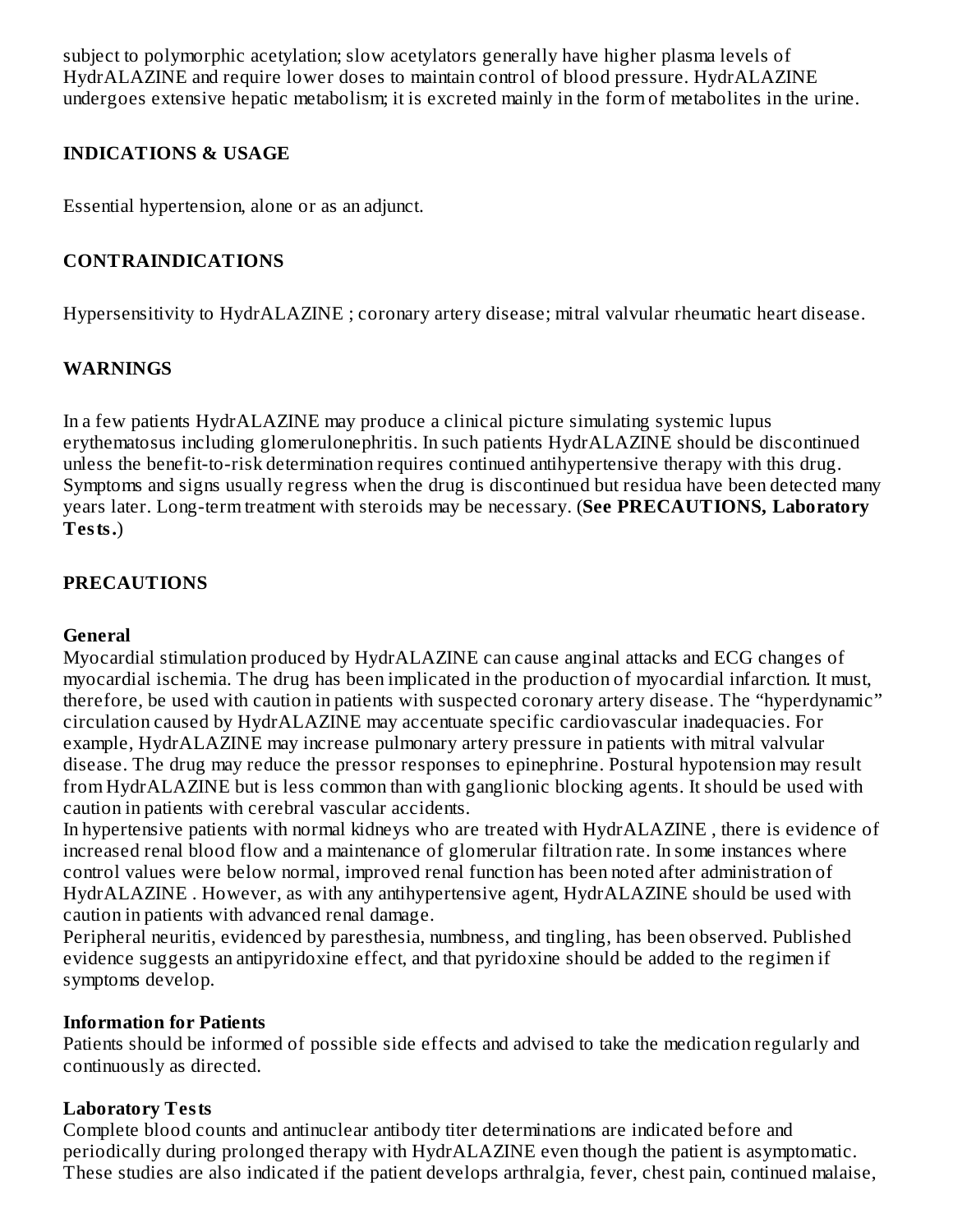or other unexplained signs or symptoms.

A positive antinuclear antibody titer requires that the physician carefully weigh the implications of the test results against the benefits to be derived from antihypertensive therapy with HydrALAZINE . Blood dyscrasias, consisting of reduction in hemoglobin and red cell count, leukopenia, agranulocytosis, and purpura, have been reported. If such abnormalities develop, therapy should be discontinued.

### **Drug/Drug Interactions**

MAO inhibitors should be used with caution in patients receiving HydrALAZINE .

When other potent parenteral antihypertensive drugs, such as diazoxide, are used in combination with HydrALAZINE , patients should be continuously observed for several hours for any excessive fall in blood pressure. Profound hypotensive episodes may occur when diazoxide injection and HydrALAZINE are used concomitantly.

### **Drug/Food Interactions**

Administration of HydrALAZINE with food results in higher plasma levels.

# **Carcinogenesis, Mutagenesis, Impairment of Fertility**

In a lifetime study in Swiss albino mice, there was a statistically significant increase in the incidence of lung tumors (adenomas and adenocarcinomas) of both male and female mice given HydrALAZINE continuously in their drinking water at a dosage of about 250 mg/kg per day (about 80 times the maximum recommended human dose). In a 2-year carcinogenicity study of rats given HydrALAZINE by gavage at dose levels of 15, 30, and 60 mg/kg/day (approximately 5 to 20 times the recommended human daily dosage), microscopic examination of the liver revealed a small, but statistically significant, increase in benign neoplastic nodules in male and female rats from the high-dose group and in female rats from the intermediate-dose group. Benign interstitial cell tumors of the testes were also significantly increased in male rats from the high-dose group. The tumors observed are common in aged rats and a significantly increased incidence was not observed until 18 months of treatment. HydrALAZINE was shown to be mutagenic in bacterial systems (Gene Mutation and DNA Repair) and in one of two rats and one rabbit hepatocyte *in vitro* DNA repair studies. Additional *in vivo* and *in vitro* studies using lymphoma cells, germinal cells, and fibroblasts from mice, bone marrow cells from chinese hamsters and fibroblasts from human cell lines did not demonstrate any mutagenic potential for HydrALAZINE .

The extent to which these findings indicate a risk to man is uncertain. While long-term clinical observation has not suggested that human cancer is associated with HydrALAZINE use, epidemiologic studies have so far been insufficient to arrive at any conclusions.

### **Pregnancy**

### *Teratogenic Effects*

### **Pregnancy Category C**

Animal studies indicate that HydrALAZINE is teratogenic in mice at 20 to 30 times the maximum daily human dose of 200 to 300 mg and possibly in rabbits at 10 to15 times the maximum daily human dose, but that it is nonteratogenic in rats. Teratogenic effects observed were cleft palate and malformations of facial and cranial bones.

There are no adequate and well-controlled studies in pregnant women. Although clinical experience does not include any positive evidence of adverse effects on the human fetus, HydrALAZINE should be used during pregnancy only if the expected benefit justifies the potential risk to the fetus.

### **Nursing Mothers**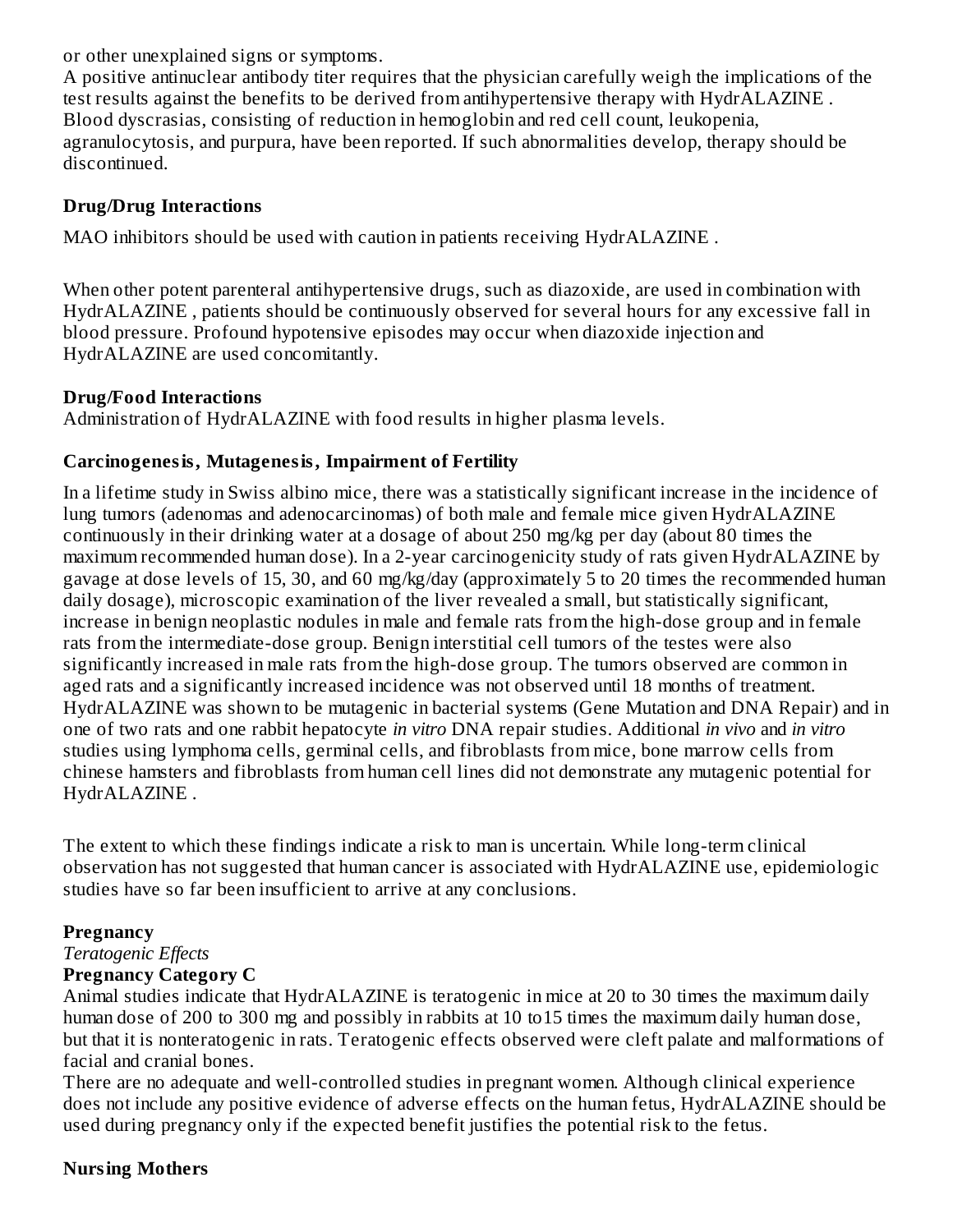Hydralazine has been shown to be excreted in breast milk.

### **Pediatric Us e**

Safety and effectiveness in pediatric patients have not been established in controlled clinical trials, although there is experience with the use of HydrALAZINE in pediatric patients. The usual recommended oral starting dosage is 0.75 mg/kg of body weight daily in four divided doses. Dosage may be increased gradually over the next 3 to 4 weeks to a maximum of 7.5 mg/kg or 200 mg daily.

# **ADVERSE REACTIONS**

Adverse reactions with HydrALAZINE are usually reversible when dosage is reduced. However, in some cases it may be necessary to discontinue the drug. The following adverse reactions have been observed, but there has not been enough systematic collection of data to support an estimate of their frequency.

*Common:*Headache, anorexia, nausea, vomiting, diarrhea, palpitations, tachycardia, angina pectoris. *Less Frequent:Digestive:*constipation, paralytic ileus.

*Cardiovascular:*hypotension, paradoxical pressor response, edema.

*Respiratory:*dyspnea.

*Neurologic:*peripheral neuritis, evidenced by paresthesia, numbness, and tingling; dizziness; tremors; muscle cramps; psychotic reactions characterized by depression, disorientation, or anxiety.

*Genitourinary:*difficulty in urination.

*Hematologic:*blood dyscrasias, consisting of reduction in hemoglobin and red cell count, leukopenia, agranulocytosis, purpura; lymphadenopathy; splenomegaly.

*Hypersensitive Reactions:*rash, urticaria, pruritus, fever, chills, arthralgia, eosinophilia, and rarely, hepatitis.

*Other:*nasal congestion, flushing, lacrimation, conjunctivitis.

# **OVERDOSAGE**

# **Acute Toxicity**

No deaths due to acute poisoning have been reported. Highest known dose survived: adults, 10 g orally. Oral  $LD_{50}$  in rats: 173 and 187 mg/kg.

### **Signs and Symptoms**

Signs and symptoms of overdosage include hypotension, tachycardia, headache, and generalized skin flushing.

Complications can include myocardial ischemia and subsequent myocardial infarction, cardiac arrhythmia, and profound shock.

### **Treatment**

There is no specific antidote.

The gastric contents should be evacuated, taking adequate precautions against aspiration and for protection of the airway. An activated charcoal slurry may be instilled if conditions permit. These manipulations may have to be omitted or carried out after cardiovascular status has been stabilized, since they might precipitate cardiac arrhythmias or increase the depth of shock.

Support of the cardiovascular system is of primary importance. Shock should be treated with plasma expanders. If possible, vasopressors should not be given, but if a vasopressor is required, care should be taken not to precipitate or aggravate cardiac arrhythmia.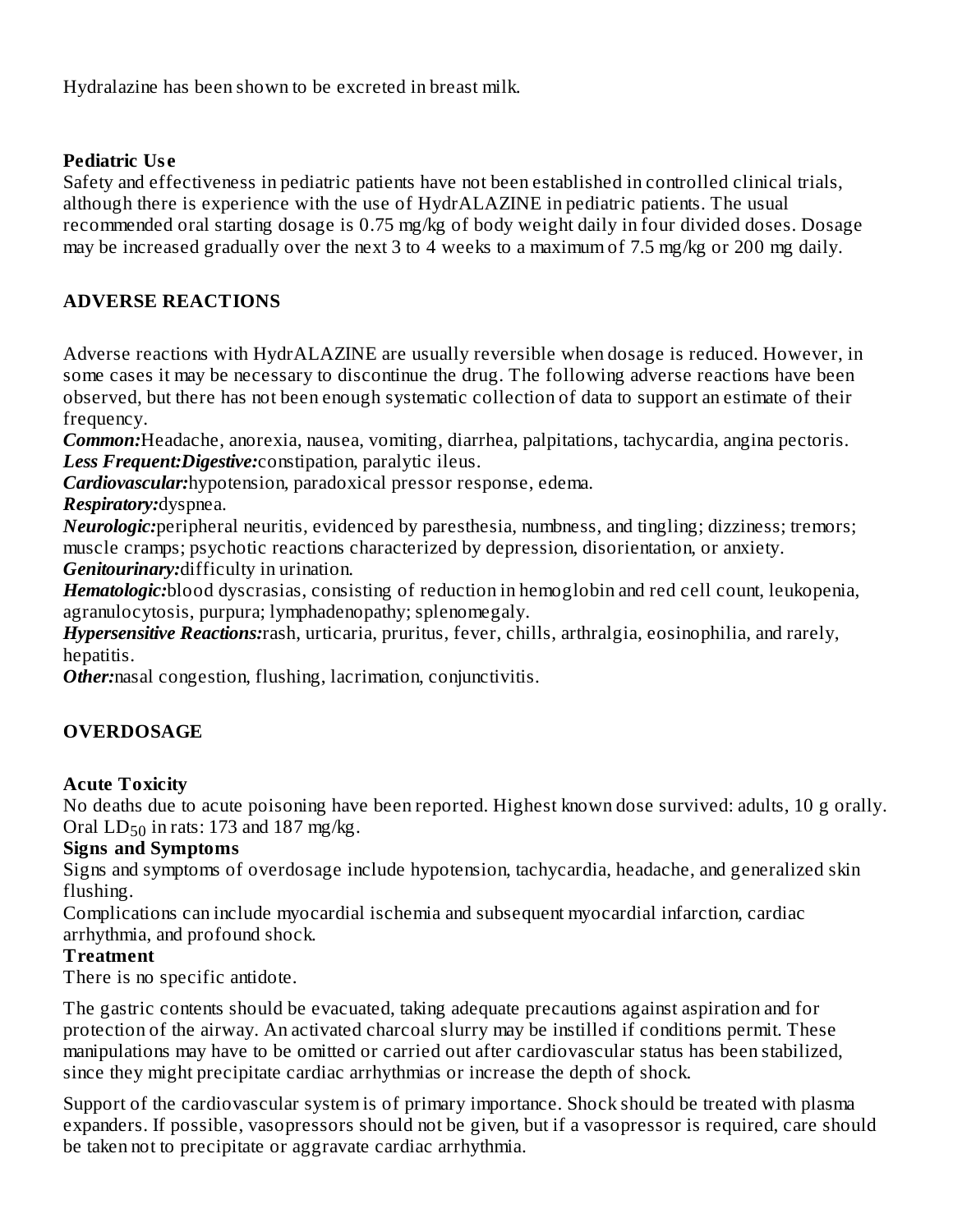Tachycardia responds to beta blockers. Digitalization may be necessary, and renal function should be monitored and supported as required.

No experience has been reported with extracorporeal or peritoneal dialysis.

## **DOSAGE & ADMINISTRATION**

Initiate therapy in gradually increasing dosages; adjust according to individual response. Start with 10 mg four times daily for the first 2 to 4 days, increase to 25 mg four times daily for the balance of the first week. For the second and subsequent weeks, increase dosage to 50 mg four times daily. For maintenance, adjust dosage to the lowest effective levels.

The incidence of toxic reactions, particularly the L.E. cell syndrome, is high in the group of patients receiving large doses of HydrALAZINE .

In a few resistant patients, up to 300 mg of HydrALAZINE daily may be required for a significant antihypertensive effect. In such cases, a lower dosage of HydrALAZINE combined with a thiazide and/or reserpine or a beta blocker may be considered. However, when combining therapy, individual titration is essential to ensure the lowest possible therapeutic dose of each drug.

### **HOW SUPPLIED**

HydrALAZINE Hydrochloride Tablets, USP:

|     | Orange colored, slightly mosaic, circular, biconvex uncoated tablets debossed with '293' on one |                                                                                                 |  |  |
|-----|-------------------------------------------------------------------------------------------------|-------------------------------------------------------------------------------------------------|--|--|
|     | side and plain on other side                                                                    |                                                                                                 |  |  |
| 10  |                                                                                                 |                                                                                                 |  |  |
| mg  | Bottles of 100 Tablets                                                                          | NDC 67877-293-01                                                                                |  |  |
|     | Bottles of 500 Tablets                                                                          | NDC 67877-293-05                                                                                |  |  |
|     | Bottles of 1000 Tablets                                                                         | NDC 67877-293-10                                                                                |  |  |
|     |                                                                                                 | Orange colored, slightly mosaic, circular, biconvex uncoated tablets debossed with '292' on one |  |  |
|     | side and plain on other side                                                                    |                                                                                                 |  |  |
| 25  |                                                                                                 |                                                                                                 |  |  |
| mg  | Bottles of 100 Tablets                                                                          | <b>NDC</b> 67877-292-01                                                                         |  |  |
|     | Bottles of 500 Tablets                                                                          | NDC 67877-292-05                                                                                |  |  |
|     | Bottles of 1000 Tablets                                                                         | NDC 67877-292-10                                                                                |  |  |
|     |                                                                                                 | Orange colored, slightly mosaic, circular, biconvex uncoated tablets debossed with '291' on one |  |  |
|     | side and plain on other side                                                                    |                                                                                                 |  |  |
| 50  |                                                                                                 |                                                                                                 |  |  |
| mg  | Bottles of 100 Tablets                                                                          | NDC 67877-291-01                                                                                |  |  |
|     | Bottles of 500 Tablets                                                                          | NDC 67877-291-05                                                                                |  |  |
|     | Bottles of 1000 Tablets                                                                         | NDC 67877-291-10                                                                                |  |  |
|     |                                                                                                 | Orange colored, slightly mosaic, circular, biconvex uncoated tablets debossed with '290' on one |  |  |
| 100 | side and plain on other side                                                                    |                                                                                                 |  |  |
|     |                                                                                                 |                                                                                                 |  |  |
| mg  | Bottles of 100 Tablets                                                                          | NDC 67877-290-01                                                                                |  |  |
|     | Bottles of 500 Tablets                                                                          | NDC 67877-290-05                                                                                |  |  |

Dispense in a tight, light-resistant container.

Store at 20° to 25°C (68° to 77°F) [See USP Controlled Room Temperature].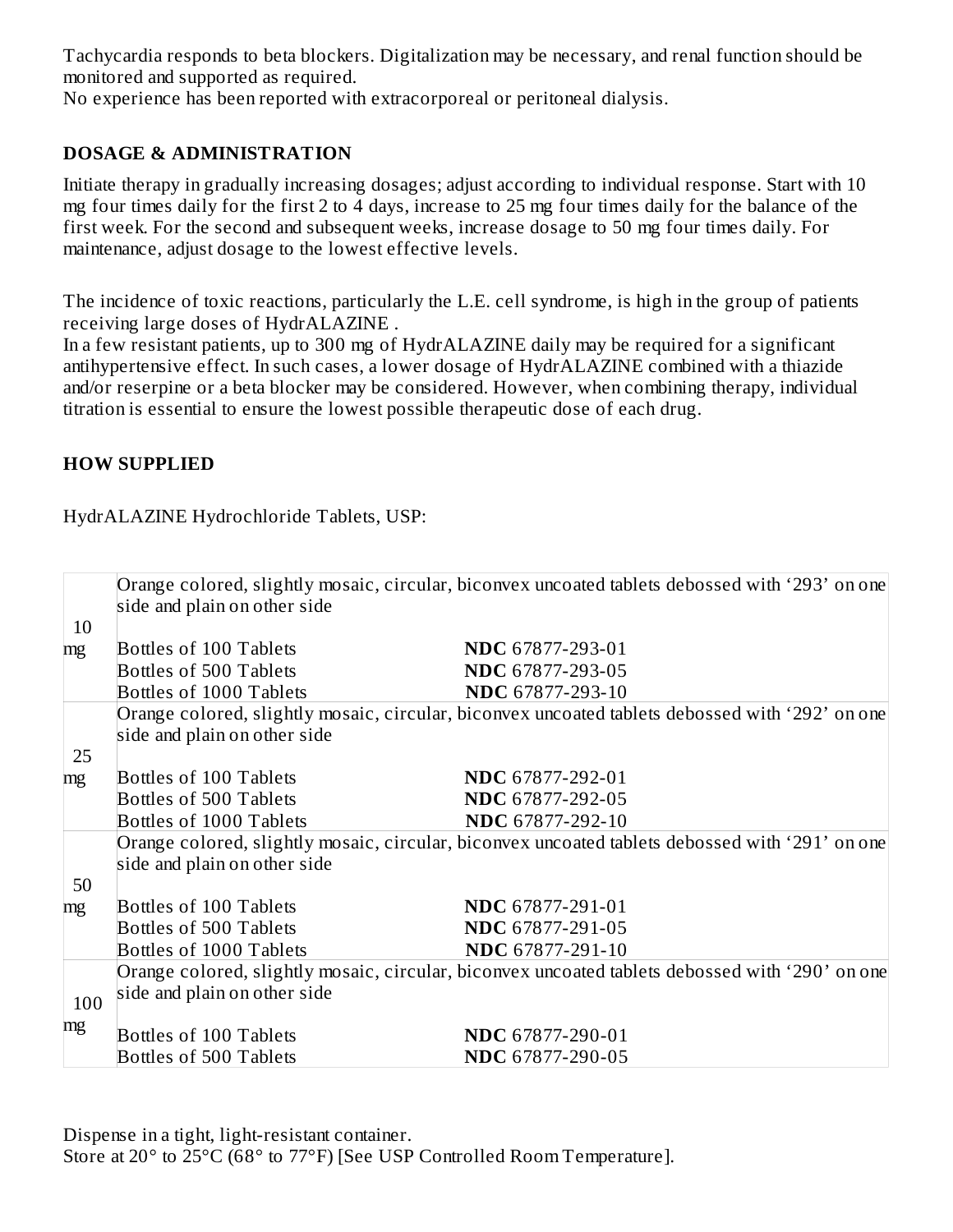### KEEP THIS AND ALL MEDICATIONS OUT OF THE REACH OF CHILDREN.

#### **Manufactured by:**

### **ALKEM LABORATORIES LIMITED**

H.O.: ALKEM HOUSE, Senapati Bapat Marg, Lower Parel, Mumbai - 400 013, INDIA

### **Distributed by:**

Ascend Laboratories Parsippany, NJ 07054

Revised: December,2017

PT 1368-02

### **PACKAGE LABEL.PRINCIPAL DISPLAY PANEL**

### **HydrALAZINE Hydrochloride Tablets, USP 10 mg - Container Label**



### **HydrALAZINE Hydrochloride Tablets, USP 25 mg - Container Label**

**NDC 67877-292-05 HydrALAZINE Hydrochloride Tablets, USP 25 mg Rx Only 500 Tablets**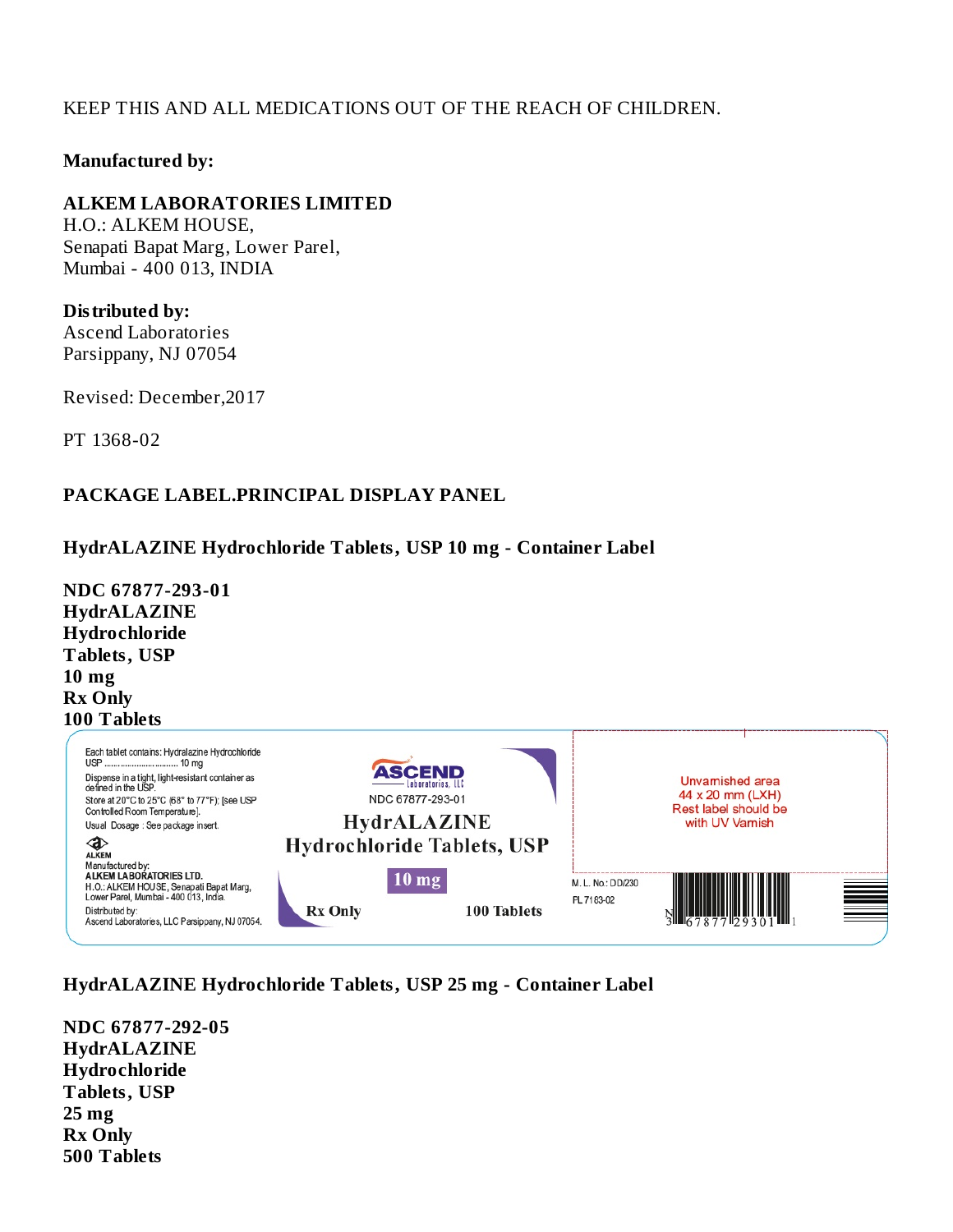

**HydrALAZINE Hydrochloride Tablets, USP 50 mg - Container Label**



**HydrALAZINE Hydrochloride Tablets, USP 100 mg - Container Label**

**NDC 67877-290-01 HydrALAZINE Hydrochloride Tablets, USP 100 mg Rx Only 100 Tablets**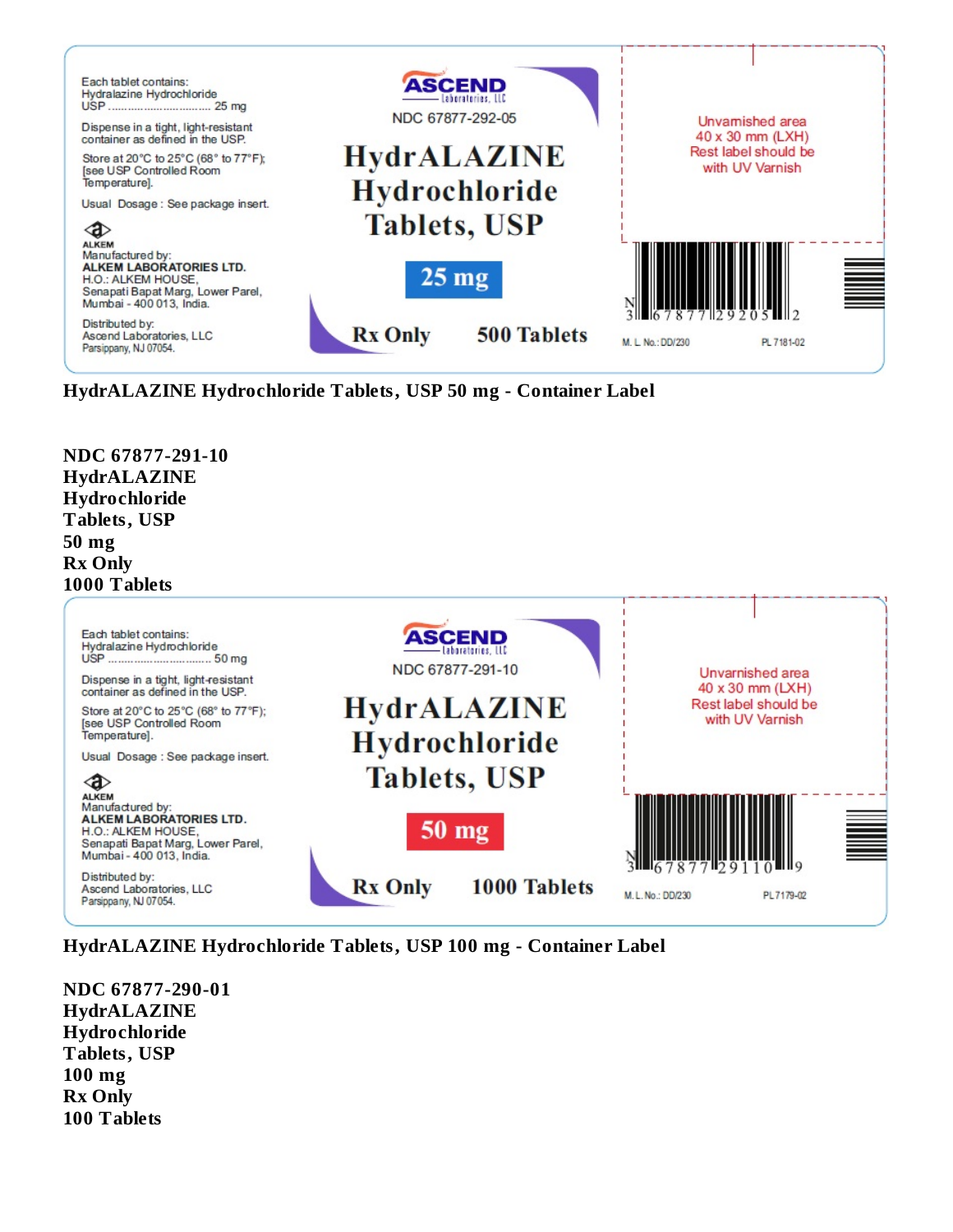

| <b>Product Characteristics</b> |                           |                     |                 |
|--------------------------------|---------------------------|---------------------|-----------------|
| Color                          | ORANGE (Light Orange)     | <b>Score</b>        | no score        |
| <b>Shape</b>                   | ROUND (Circular biconvex) | <b>Size</b>         | 6 <sub>mm</sub> |
| Flavor                         |                           | <b>Imprint Code</b> | 293             |
| <b>Contains</b>                |                           |                     |                 |
|                                |                           |                     |                 |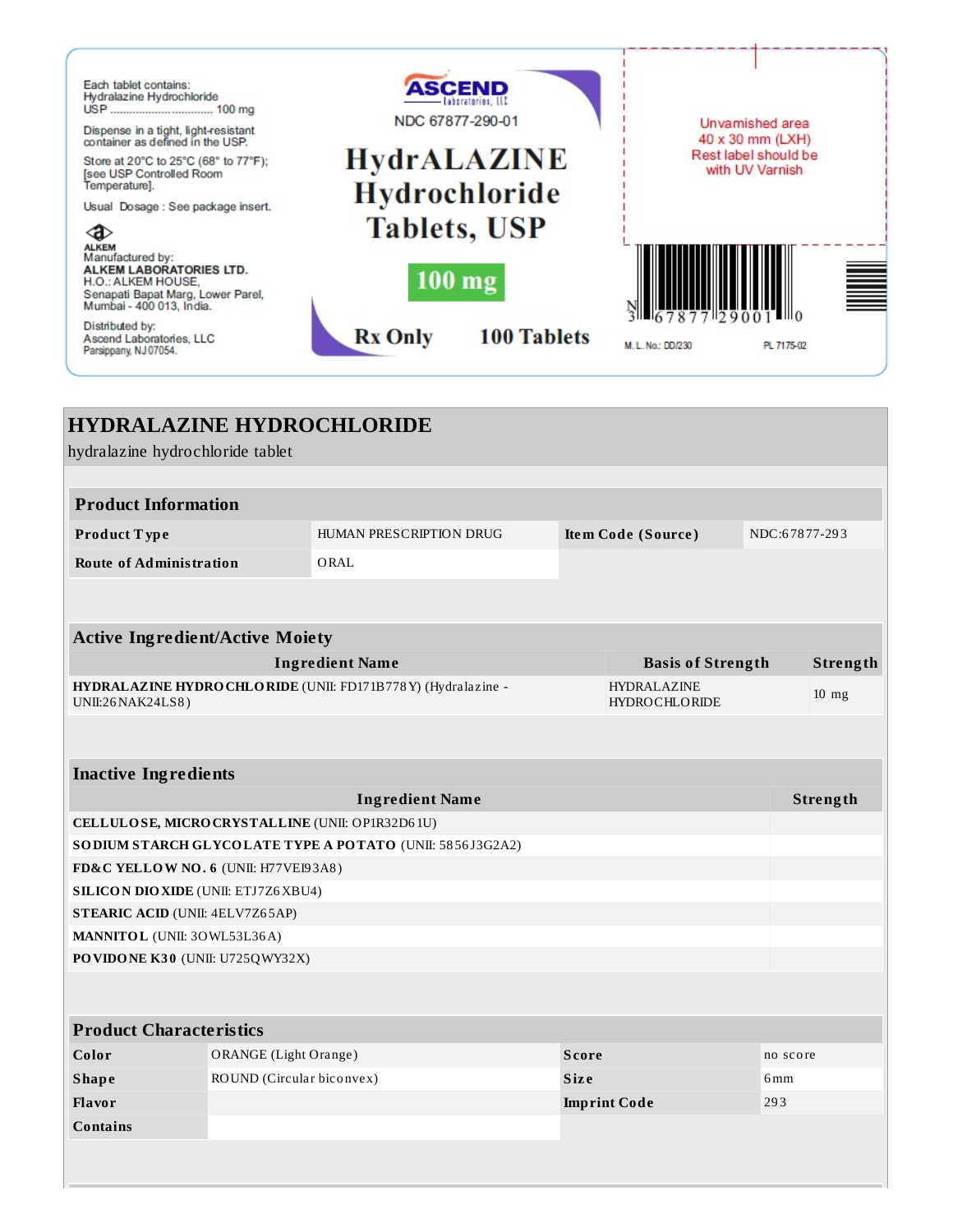|                                             | Packaging                                                                                         |                                                    |                                                               |              |                                            |      |                           |  |
|---------------------------------------------|---------------------------------------------------------------------------------------------------|----------------------------------------------------|---------------------------------------------------------------|--------------|--------------------------------------------|------|---------------------------|--|
| #                                           | <b>Item Code</b>                                                                                  |                                                    | <b>Package Description</b>                                    |              | Marketing Start Date   Marketing End Date  |      |                           |  |
|                                             | 1 NDC:67877-293-01                                                                                | 100 in 1 BOTTLE; Type 0: Not a Combination Product |                                                               |              | 05/24/2010                                 |      |                           |  |
|                                             | 2 NDC:67877-293-05<br>500 in 1 BOTTLE; Type 0: Not a Combination Product                          |                                                    |                                                               | 05/24/2010   |                                            |      |                           |  |
|                                             | 3 NDC:67877-293-10                                                                                |                                                    | 1000 in 1 BOTTLE; Type 0: Not a Combination Product           | 05/24/2010   |                                            |      |                           |  |
|                                             |                                                                                                   |                                                    |                                                               |              |                                            |      |                           |  |
|                                             |                                                                                                   |                                                    |                                                               |              |                                            |      |                           |  |
|                                             | <b>Marketing Information</b>                                                                      |                                                    |                                                               |              |                                            |      |                           |  |
|                                             | <b>Marketing Category</b>                                                                         |                                                    | <b>Application Number or Monograph Citation</b>               |              | <b>Marketing Start Date</b>                |      | <b>Marketing End Date</b> |  |
|                                             | ANDA                                                                                              | ANDA200737                                         |                                                               | 05/24/2010   |                                            |      |                           |  |
|                                             |                                                                                                   |                                                    |                                                               |              |                                            |      |                           |  |
|                                             |                                                                                                   |                                                    |                                                               |              |                                            |      |                           |  |
|                                             |                                                                                                   |                                                    | <b>HYDRALAZINE HYDROCHLORIDE</b>                              |              |                                            |      |                           |  |
|                                             | hydralazine hydrochloride tablet                                                                  |                                                    |                                                               |              |                                            |      |                           |  |
|                                             |                                                                                                   |                                                    |                                                               |              |                                            |      |                           |  |
|                                             | <b>Product Information</b>                                                                        |                                                    |                                                               |              |                                            |      |                           |  |
|                                             | Product Type                                                                                      |                                                    | HUMAN PRESCRIPTION DRUG                                       |              | Item Code (Source)                         |      | NDC:67877-292             |  |
|                                             |                                                                                                   |                                                    |                                                               |              |                                            |      |                           |  |
|                                             | <b>Route of Administration</b>                                                                    |                                                    | ORAL                                                          |              |                                            |      |                           |  |
|                                             |                                                                                                   |                                                    |                                                               |              |                                            |      |                           |  |
|                                             |                                                                                                   |                                                    |                                                               |              |                                            |      |                           |  |
|                                             | <b>Active Ingredient/Active Moiety</b>                                                            |                                                    |                                                               |              |                                            |      |                           |  |
|                                             |                                                                                                   |                                                    | <b>Ingredient Name</b>                                        |              | <b>Basis of Strength</b>                   |      | Strength                  |  |
|                                             |                                                                                                   |                                                    | HYDRALAZINE HYDRO CHLO RIDE (UNII: FD171B778Y) (Hydralazine - |              | <b>HYDRALAZINE</b><br><b>HYDROCHLORIDE</b> |      | 25 mg                     |  |
|                                             | UNII:26 NAK24LS8)                                                                                 |                                                    |                                                               |              |                                            |      |                           |  |
|                                             |                                                                                                   |                                                    |                                                               |              |                                            |      |                           |  |
|                                             | <b>Inactive Ingredients</b>                                                                       |                                                    |                                                               |              |                                            |      |                           |  |
|                                             |                                                                                                   |                                                    | <b>Ingredient Name</b>                                        |              |                                            |      | Strength                  |  |
|                                             |                                                                                                   |                                                    | CELLULOSE, MICRO CRYSTALLINE (UNII: OP1R32D61U)               |              |                                            |      |                           |  |
|                                             |                                                                                                   |                                                    |                                                               |              |                                            |      |                           |  |
|                                             | SO DIUM STARCH GLYCOLATE TYPE A POTATO (UNII: 5856J3G2A2)<br>FD&C YELLOW NO. 6 (UNII: H77VEI93A8) |                                                    |                                                               |              |                                            |      |                           |  |
|                                             | PO VIDO NE K30 (UNII: U725QWY32X)                                                                 |                                                    |                                                               |              |                                            |      |                           |  |
| <b>SILICON DIO XIDE (UNII: ETJ7Z6 XBU4)</b> |                                                                                                   |                                                    |                                                               |              |                                            |      |                           |  |
|                                             | STEARIC ACID (UNII: 4ELV7Z65AP)                                                                   |                                                    |                                                               |              |                                            |      |                           |  |
|                                             | MANNITOL (UNII: 30WL53L36A)                                                                       |                                                    |                                                               |              |                                            |      |                           |  |
|                                             |                                                                                                   |                                                    |                                                               |              |                                            |      |                           |  |
|                                             |                                                                                                   |                                                    |                                                               |              |                                            |      |                           |  |
|                                             | <b>Product Characteristics</b>                                                                    |                                                    |                                                               |              |                                            |      |                           |  |
|                                             | Color                                                                                             | ORANGE (Light Orange)                              |                                                               | <b>Score</b> |                                            |      | no score                  |  |
|                                             | <b>Shape</b>                                                                                      | ROUND (Circular biconvex)                          |                                                               | <b>Size</b>  |                                            | 8 mm |                           |  |
|                                             | Flavor<br><b>Imprint Code</b>                                                                     |                                                    | 292                                                           |              |                                            |      |                           |  |

|   | Packaging |                                                                       |                                         |  |
|---|-----------|-----------------------------------------------------------------------|-----------------------------------------|--|
| # | Item Code | Package Description                                                   | Marketing Start Date Marketing End Date |  |
|   |           | 1 NDC:67877-292-01 100 in 1 BOTTLE; Type 0: Not a Combination Product | 05/24/2010                              |  |

**Contains**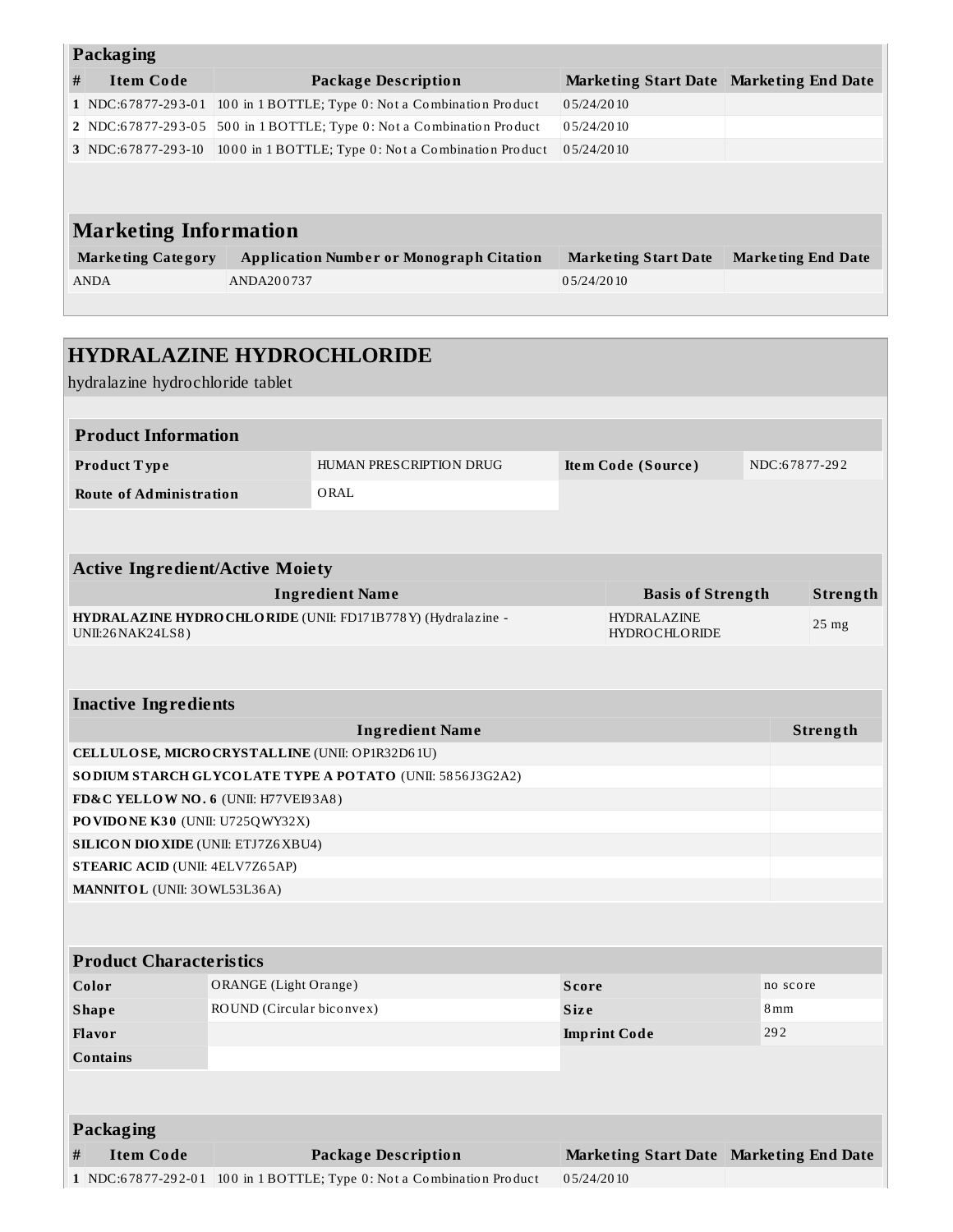| <b>HYDRALAZINE HYDROCHLORIDE</b> |                                                                       |                             |                           |  |  |
|----------------------------------|-----------------------------------------------------------------------|-----------------------------|---------------------------|--|--|
|                                  |                                                                       |                             |                           |  |  |
|                                  |                                                                       |                             |                           |  |  |
| <b>ANDA</b>                      | ANDA200737                                                            | 05/24/2010                  |                           |  |  |
| <b>Marketing Category</b>        | <b>Application Number or Monograph Citation</b>                       | <b>Marketing Start Date</b> | <b>Marketing End Date</b> |  |  |
| <b>Marketing Information</b>     |                                                                       |                             |                           |  |  |
|                                  |                                                                       |                             |                           |  |  |
| 3 NDC:67877-292-10               | 1000 in 1 BOTTLE; Type 0: Not a Combination Product                   | 05/24/2010                  |                           |  |  |
|                                  | 2 NDC:67877-292-05 500 in 1 BOTTLE; Type 0: Not a Combination Product | 0.5/24/2010                 |                           |  |  |

hydralazine hydrochloride tablet

| <b>Product Information</b>     |                         |                    |               |
|--------------------------------|-------------------------|--------------------|---------------|
| Product Type                   | HUMAN PRESCRIPTION DRUG | Item Code (Source) | NDC:67877-291 |
| <b>Route of Administration</b> | ORAL                    |                    |               |

| <b>Active Ingredient/Active Moiety</b>                                            |                              |          |
|-----------------------------------------------------------------------------------|------------------------------|----------|
| Ingredient Name                                                                   | <b>Basis of Strength</b>     | Strength |
| HYDRALAZINE HYDRO CHLO RIDE (UNII: FD171B778Y) (Hydralazine -<br>UNII:26 NAK24LS8 | HYDRALAZINE<br>HYDROCHLORIDE | $50$ mg  |

| <b>Inactive Ingredients</b>                                     |          |
|-----------------------------------------------------------------|----------|
| <b>Ingredient Name</b>                                          | Strength |
| CELLULOSE, MICRO CRYSTALLINE (UNII: OP1R32D61U)                 |          |
| <b>SODIUM STARCH GLYCOLATE TYPE A POTATO (UNII: 5856J3G2A2)</b> |          |
| FD&C YELLOW NO. 6 (UNII: H77VEI93A8)                            |          |
| <b>PO VIDO NE K30 (UNII: U725QWY32X)</b>                        |          |
| <b>SILICON DIO XIDE (UNII: ETJ7Z6XBU4)</b>                      |          |
| STEARIC ACID (UNII: 4ELV7Z65AP)                                 |          |
| <b>MANNITOL</b> (UNII: 30WL53L36A)                              |          |

| <b>Product Characteristics</b> |                           |                     |                    |  |
|--------------------------------|---------------------------|---------------------|--------------------|--|
| Color                          | ORANGE (Light Orange)     | Score               | no score           |  |
| <b>Shape</b>                   | ROUND (Circular biconvex) | <b>Size</b>         | $10 \,\mathrm{mm}$ |  |
| Flavor                         |                           | <b>Imprint Code</b> | 291                |  |
| <b>Contains</b>                |                           |                     |                    |  |

| <b>Packaging</b> |                                                                        |                                           |  |
|------------------|------------------------------------------------------------------------|-------------------------------------------|--|
| <b>Item Code</b> | <b>Package Description</b>                                             | Marketing Start Date   Marketing End Date |  |
|                  | 1 NDC:67877-291-01 100 in 1 BOTTLE; Type 0: Not a Combination Product  | 11/24/2009                                |  |
|                  | 2 NDC:67877-291-05 500 in 1 BOTTLE; Type 0: Not a Combination Product  | 11/24/2009                                |  |
|                  | 3 NDC:67877-291-10 1000 in 1 BOTTLE; Type 0: Not a Combination Product | 11/24/2009                                |  |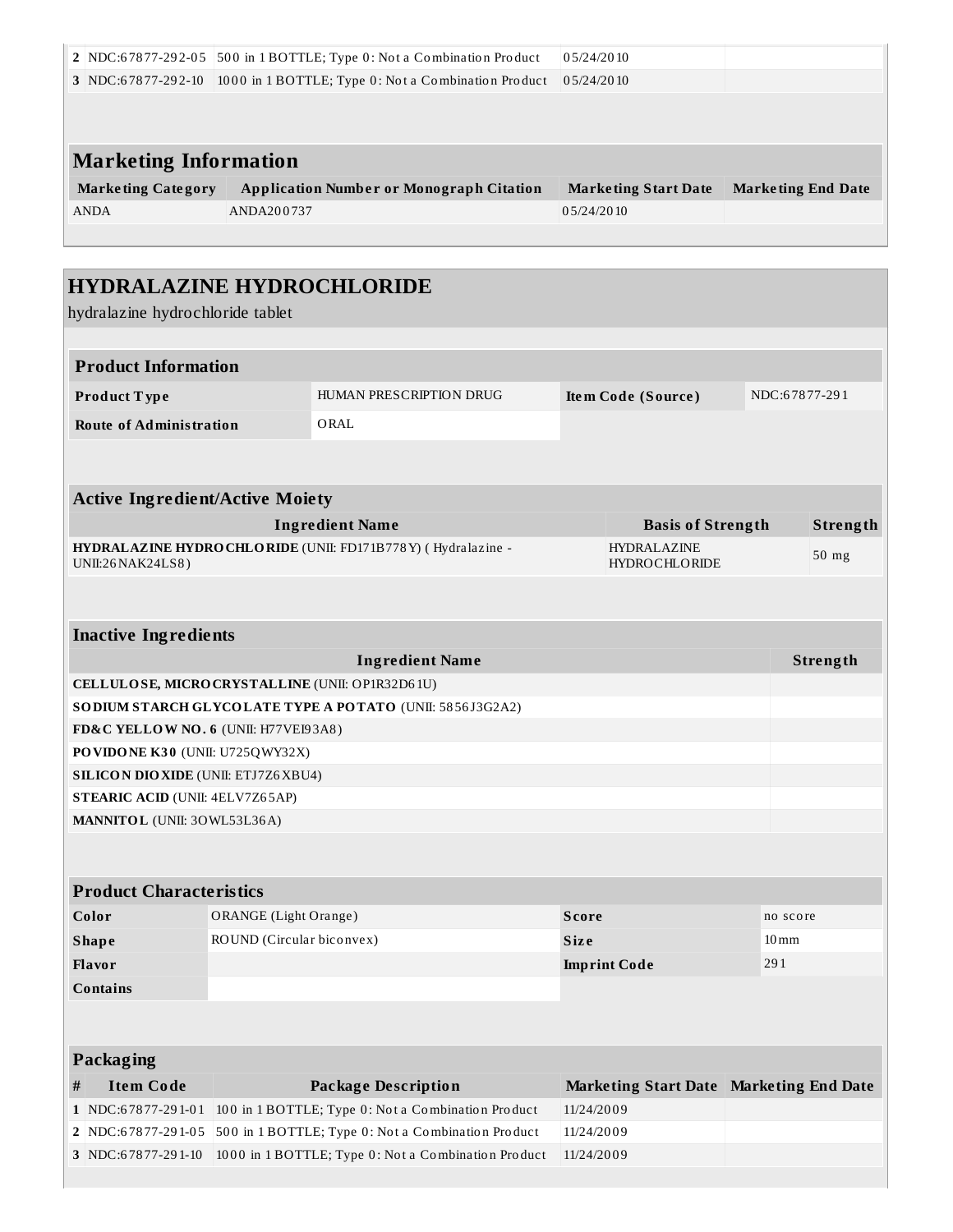| <b>Marketing Information</b>                |                                                                              |                                                                       |              |                                            |                    |                           |
|---------------------------------------------|------------------------------------------------------------------------------|-----------------------------------------------------------------------|--------------|--------------------------------------------|--------------------|---------------------------|
|                                             | <b>Marketing Category</b><br><b>Application Number or Monograph Citation</b> |                                                                       |              |                                            |                    | <b>Marketing End Date</b> |
| <b>ANDA</b>                                 | ANDA200737                                                                   |                                                                       | 11/24/2009   |                                            |                    |                           |
|                                             |                                                                              |                                                                       |              |                                            |                    |                           |
|                                             |                                                                              |                                                                       |              |                                            |                    |                           |
| <b>HYDRALAZINE HYDROCHLORIDE</b>            |                                                                              |                                                                       |              |                                            |                    |                           |
| hydralazine hydrochloride tablet            |                                                                              |                                                                       |              |                                            |                    |                           |
|                                             |                                                                              |                                                                       |              |                                            |                    |                           |
| <b>Product Information</b>                  |                                                                              |                                                                       |              |                                            |                    |                           |
| Product Type                                |                                                                              | HUMAN PRESCRIPTION DRUG                                               |              | Item Code (Source)                         |                    | NDC:67877-290             |
| <b>Route of Administration</b>              |                                                                              | ORAL                                                                  |              |                                            |                    |                           |
|                                             |                                                                              |                                                                       |              |                                            |                    |                           |
|                                             |                                                                              |                                                                       |              |                                            |                    |                           |
| <b>Active Ingredient/Active Moiety</b>      |                                                                              |                                                                       |              |                                            |                    |                           |
|                                             |                                                                              | <b>Ingredient Name</b>                                                |              | <b>Basis of Strength</b>                   |                    | Strength                  |
| UNII:26 NAK24LS8)                           |                                                                              | HYDRALAZINE HYDRO CHLORIDE (UNII: FD171B778Y) (Hydralazine -          |              | <b>HYDRALAZINE</b><br><b>HYDROCHLORIDE</b> |                    | $100$ mg                  |
|                                             |                                                                              |                                                                       |              |                                            |                    |                           |
|                                             |                                                                              |                                                                       |              |                                            |                    |                           |
| <b>Inactive Ingredients</b>                 |                                                                              |                                                                       |              |                                            |                    |                           |
|                                             |                                                                              | <b>Ingredient Name</b>                                                |              |                                            |                    | Strength                  |
|                                             | CELLULOSE, MICRO CRYSTALLINE (UNII: OP1R32D61U)                              |                                                                       |              |                                            |                    |                           |
|                                             |                                                                              | SODIUM STARCH GLYCOLATE TYPE A POTATO (UNII: 5856J3G2A2)              |              |                                            |                    |                           |
| FD&C YELLOW NO. 6 (UNII: H77VEI93A8)        |                                                                              |                                                                       |              |                                            |                    |                           |
| PO VIDO NE K30 (UNII: U725QWY32X)           |                                                                              |                                                                       |              |                                            |                    |                           |
| <b>SILICON DIO XIDE (UNII: ETJ7Z6 XBU4)</b> |                                                                              |                                                                       |              |                                            |                    |                           |
| <b>STEARIC ACID (UNII: 4ELV7Z65AP)</b>      |                                                                              |                                                                       |              |                                            |                    |                           |
| MANNITOL (UNII: 30WL53L36A)                 |                                                                              |                                                                       |              |                                            |                    |                           |
|                                             |                                                                              |                                                                       |              |                                            |                    |                           |
|                                             |                                                                              |                                                                       |              |                                            |                    |                           |
| <b>Product Characteristics</b>              |                                                                              |                                                                       |              |                                            |                    |                           |
| Color                                       | ORANGE (Light Orange)                                                        |                                                                       | <b>Score</b> |                                            |                    | no score                  |
| <b>Shape</b>                                | ROUND (Circular biconvex)                                                    |                                                                       | Size         |                                            | $12 \,\mathrm{mm}$ |                           |
| Flavor                                      |                                                                              |                                                                       |              | <b>Imprint Code</b>                        | 290                |                           |
| <b>Contains</b>                             |                                                                              |                                                                       |              |                                            |                    |                           |
|                                             |                                                                              |                                                                       |              |                                            |                    |                           |
| <b>Packaging</b>                            |                                                                              |                                                                       |              |                                            |                    |                           |
| <b>Item Code</b><br>#                       |                                                                              | <b>Package Description</b>                                            |              | <b>Marketing Start Date</b>                |                    | <b>Marketing End Date</b> |
|                                             |                                                                              | 1 NDC:67877-290-01 100 in 1 BOTTLE; Type 0: Not a Combination Product | 05/24/2010   |                                            |                    |                           |
| 2 NDC:67877-290-05                          |                                                                              | 500 in 1 BOTTLE; Type 0: Not a Combination Product                    | 05/24/2010   |                                            |                    |                           |
|                                             |                                                                              |                                                                       |              |                                            |                    |                           |
|                                             |                                                                              |                                                                       |              |                                            |                    |                           |
| <b>Marketing Information</b>                |                                                                              |                                                                       |              |                                            |                    |                           |
| <b>Marketing Category</b>                   |                                                                              | <b>Application Number or Monograph Citation</b>                       |              | <b>Marketing Start Date</b>                |                    | <b>Marketing End Date</b> |
|                                             |                                                                              |                                                                       |              |                                            |                    |                           |